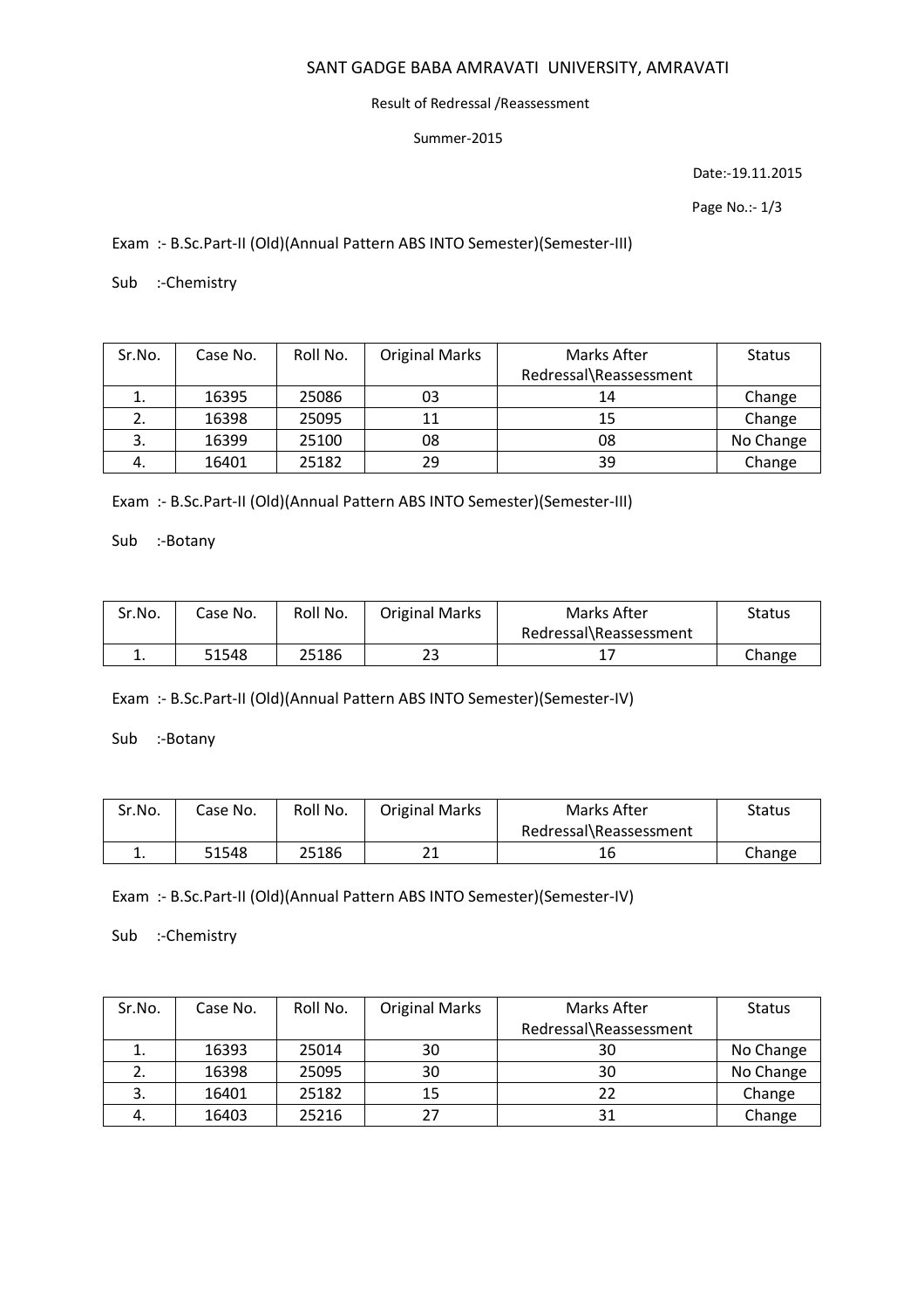# SANT GADGE BABA AMRAVATI UNIVERSITY, AMRAVATI

### Result of Redressal /Reassessment

#### Summer-2015

Date:-19.11.2015

Page No.:- 2/3

# Exam :- B.Sc.Part-II (Old)(Annual Pattern ABS INTO Semester)(Semester-IV)

Sub :-Microbiology

| Sr.No. | Case No. | Roll No. | <b>Original Marks</b> | Marks After            | <b>Status</b> |
|--------|----------|----------|-----------------------|------------------------|---------------|
|        |          |          |                       | Redressal\Reassessment |               |
|        | 16396    | 25087    | 25                    | 19                     | Change        |
|        | 16405    | 25262    | 23                    | 22                     | Change        |
| 3.     | 16402    | 25183    | 19                    | 12                     | Change        |
| 4.     | 16404    | 25243    | 11                    | 11                     | No Change     |

Exam :- B.Sc.Part-II (Old)(Annual Pattern ABS INTO Semester)(Semester-IV)

Sub :-Mathematics

| Sr.No. | Case No. | Roll No. | <b>Original Marks</b> | Marks After            | Status |
|--------|----------|----------|-----------------------|------------------------|--------|
|        |          |          |                       | Redressal\Reassessment |        |
| ᅩ.     | 16394    | 25074    | 28                    | 25                     | Change |

Exam :- B.Sc.Part-III (Old)(Annual Pattern ABS INTO Semester)(Semester-V)

Sub :-Chemistry

| Sr.No. | Case No. | Roll No. | <b>Original Marks</b> | Marks After            | <b>Status</b> |
|--------|----------|----------|-----------------------|------------------------|---------------|
|        |          |          |                       | Redressal\Reassessment |               |
|        | 16408    | 59051    | 07                    | 16                     | Change        |
|        | 16413    | 59247    | 01                    | 12                     | Change        |
| 3.     | 16410    | 59071    | 29                    | 38                     | Change        |
| 4.     | 51335    | 59257    | 21                    | 27                     | Change        |

Exam :- B.Sc.Part-III (Old)(Annual Pattern ABS INTO Semester)(Semester-V)

Sub :-Mathematics

| Sr.No. | Case No. | Roll No. | <b>Original Marks</b> | Marks After            | <b>Status</b> |
|--------|----------|----------|-----------------------|------------------------|---------------|
|        |          |          |                       | Redressal\Reassessment |               |
|        | 16409    | 59057    | 15                    |                        | No Change     |
|        | 16407    | 59030    |                       |                        | No Change     |